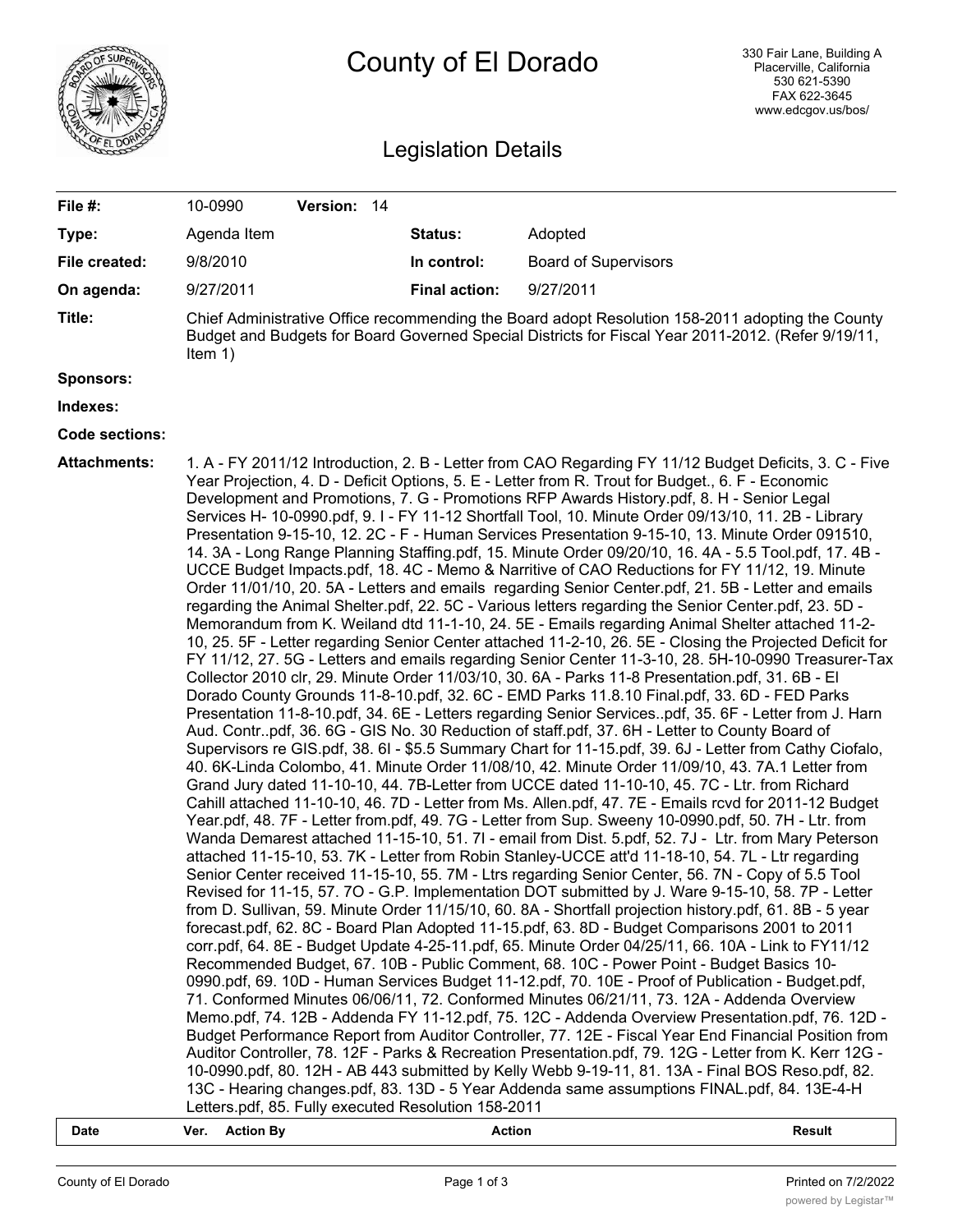## **File #:** 10-0990, **Version:** 14

| 9/27/2011  | 14             | <b>Board of Supervisors</b> | Adopted            | Pass |
|------------|----------------|-----------------------------|--------------------|------|
| 9/19/2011  | 12             | <b>Board of Supervisors</b> | Approved           | Pass |
| 9/19/2011  | 12             | <b>Board of Supervisors</b> | Received and Filed |      |
| 9/19/2011  | 12             | <b>Board of Supervisors</b> | Received and Filed |      |
| 9/19/2011  | 12             | <b>Board of Supervisors</b> | Approved           | Pass |
| 9/19/2011  | 12             | <b>Board of Supervisors</b> | Received and Filed |      |
| 9/19/2011  | 12             | <b>Board of Supervisors</b> | Approved           | Pass |
| 9/19/2011  | 12             | <b>Board of Supervisors</b> | Approved           | Pass |
| 9/19/2011  | 12             | <b>Board of Supervisors</b> | Received and Filed |      |
| 9/19/2011  | 12             | <b>Board of Supervisors</b> | Continued          | Pass |
| 9/19/2011  | 12             | <b>Board of Supervisors</b> | No Formal Action   |      |
| 6/21/2011  | 11             | <b>Board of Supervisors</b> | Approved           | Pass |
| 6/6/2011   | 10             | <b>Board of Supervisors</b> | Received and Filed |      |
| 6/6/2011   | 10             | <b>Board of Supervisors</b> | Approved           | Pass |
| 6/6/2011   | 10             | <b>Board of Supervisors</b> | Continued          |      |
| 4/25/2011  | 9              | <b>Board of Supervisors</b> | Approved           | Pass |
| 4/25/2011  | 9              | <b>Board of Supervisors</b> | Approved           | Pass |
| 4/25/2011  | 9              | <b>Board of Supervisors</b> | Approved           | Pass |
| 11/15/2010 | 8              | <b>Board of Supervisors</b> | Adopted As Amended | Pass |
| 11/15/2010 | 8              | <b>Board of Supervisors</b> | Approved           | Pass |
| 11/15/2010 | 8              | <b>Board of Supervisors</b> | Failed             | Fail |
| 11/15/2010 | 8              | <b>Board of Supervisors</b> | Failed             |      |
| 11/15/2010 | 8              | <b>Board of Supervisors</b> | Approved           | Pass |
| 11/15/2010 | 8              | <b>Board of Supervisors</b> | Approved           | Pass |
| 11/15/2010 | 8              | <b>Board of Supervisors</b> | Approved           | Pass |
| 11/15/2010 | 8              | <b>Board of Supervisors</b> | Approved           | Pass |
| 11/15/2010 | 8              | <b>Board of Supervisors</b> | Approved           | Pass |
| 11/15/2010 | 8              | <b>Board of Supervisors</b> | Approved           | Pass |
| 11/9/2010  | $\overline{7}$ | <b>Board of Supervisors</b> | Received and Filed |      |
| 11/9/2010  | $\overline{7}$ | <b>Board of Supervisors</b> | Continued          |      |
| 11/8/2010  | 6              | <b>Board of Supervisors</b> | Received and Filed |      |
| 11/8/2010  | 6              | <b>Board of Supervisors</b> | Received and Filed |      |
| 11/8/2010  | 6              | <b>Board of Supervisors</b> | Received and Filed |      |
| 11/8/2010  | 6              | <b>Board of Supervisors</b> | Received and Filed |      |
| 11/8/2010  | 6              | <b>Board of Supervisors</b> | Continued          |      |
| 11/3/2010  | 5              | <b>Board of Supervisors</b> | Received and Filed |      |
| 11/3/2010  | 5              | <b>Board of Supervisors</b> | Received and Filed |      |